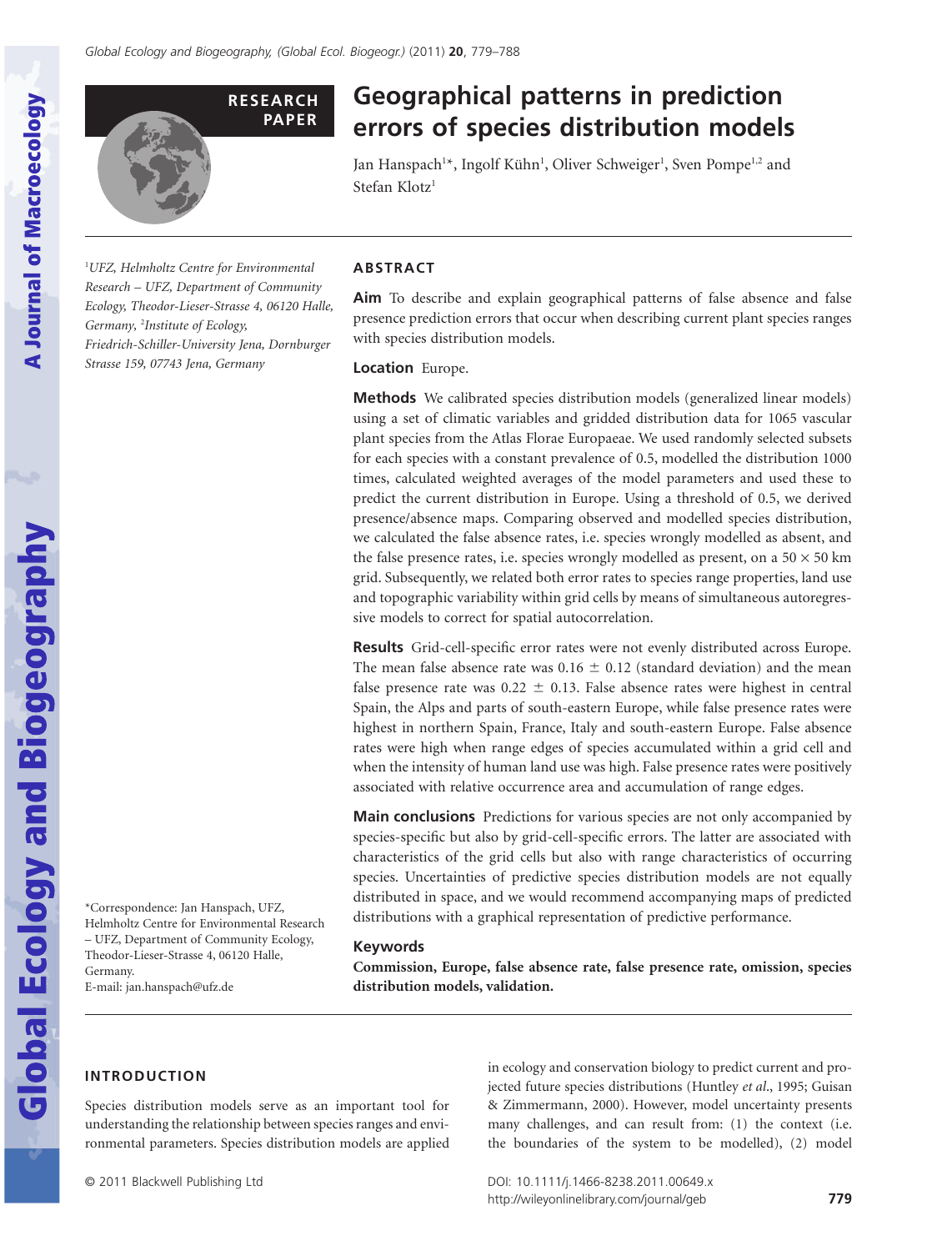uncertainty (i.e. derived from the model concept, the computational implementation, or the model specification), (3) inputs (i.e. description of the reference system and the external forces that are driving changes in the reference system), (4) parameter uncertainty (associated with the data and the methods used to calibrate the model parameters), and (5) model outcome uncertainty (i.e. the accumulated uncertainty associated with the model outcomes of interest) (Walker *et al*., 2003). Most often, data deficiencies and model specifications are seen as the main drivers of uncertainty in species distribution models (Barry & Elith, 2006; Heikkinen *et al*., 2006; Dormann *et al*., 2008). Uncertainties in general, and prediction errors in particular, frequently occur in species distribution models because these models necessarily simplify the real world as well as ignore important aspects of species ecology (e.g. Hampe, 2004). The number of prediction errors varies considerably among modelling techniques (Muñoz & Felicísimo, 2004; Segurado & Aráujo, 2004; Lawler *et al*., 2006; Pearson *et al*., 2006; Meynard & Quinn, 2007; Dormann *et al*., 2008), as well as with the degree of equilibrium with environmental conditions (Araújo & Pearson, 2005) and species traits (Pöyry *et al*., 2008; Hanspach *et al*., 2010). In the majority of cases, when only species presence or absence is predicted, two different types of prediction errors can occur: false absences and false presences (see Table 1; Fielding & Bell, 1997). False absences (also called false negatives or omissions) occur when an observed presence is predicted as absent. False presences (false positives, commissions) describe a predicted presence which is unconfirmed by an observation. Both errors are frequently combined in indices like Cohen's kappa (Cohen, 1960) or the area under the curve (AUC) of a receiver operating characteristic (Hanley & McNeil, 1982; Fielding & Bell, 1997) to obtain an overall estimate of the predictive performance (Fielding & Bell, 1997). Though such measures of predictive performance have been widely used, they suffer from serious shortcomings (McPherson *et al*., 2004; Lobo *et al*., 2008).

Geographical patterns of prediction errors have rarely been addressed, although it has been recognized that prediction errors do not occur randomly nor are they distributed evenly (La Sorte & Hawkins, 2007). Hortal & Lobo (2006) hypothesized that prediction errors are spatially structured and accumulate across many species, and results from other authors indicate the existence of such accumulations (Thuiller *et al*., 2004a; Araújo *et al*., 2005). Within this study, we describe the accumulation of prediction errors, i.e. the incorrect description of the current species distribution using predictive modelling, across geographical space and hypothesize that this can be attributed to: (1) data quality and resolution, (2) species disequilibrium with climate, and (3) range characteristics (Table 2).

The importance of the quality of the mapping data on species distribution models has been highlighted by various studies (Loiselle *et al*., 2008; Lobo *et al*., 2010; Rocchini *et al*., in press). Data from areas that are not sufficiently sampled are confounded by a higher proportion of species that are falsely described as absent, which in turn results in a higher false presence rate. Given that data quality is frequently environmentally biased (Bierman *et al*., 2010), species distribution models would wrongly describe the conditions assumed to be suitable for a species, causing high rates of false absences (Hortal *et al*., 2008). Since the distribution data used in this study are exhaustive atlas data from the Atlas Florae Europaeae (Lahti & Lampinen, 1999), we assume a minor importance of this error. Further, an overly coarse resolution of the mapping units may increase modelling error in heterogeneous areas, e.g. by averaging across the heterogeneity or recognizing the most abundant features only (Trivedi *et al*., 2008). False absence errors might accumulate, for example, in mountainous areas where many species only occur under microclimatic conditions that are not represented in the coarse-scale environmental variables, and therefore not described by a model that is based on these data.

Areas with a large number of species that are not in equilibrium with climate should have a higher rate of false presence errors. Several factors such as anthropogenic, historic, geographic and biotic interactions could be responsible for this. A high intensity and/or a long history of human land use, as can be found in central and southern Europe, may reduce the influence of climate on species distributions and thus decrease the predictability of current species distributions. In Europe, moreover, many plant species are still experiencing post-glacial dispersal limitations (Svenning & Skov, 2004; Svenning *et al*., 2008) which may lead to predictions of false presences in areas distant from glacial refugia.

More difficult to delineate geographically are biotic interactions which restrict ranges in some areas more strongly than climate (Gaston, 2003). Hortal & Lobo (2006) hypothesized that prediction errors are high where range margins coincide or in areas where community-level or historic processes strongly influenced species distribution. At range margins, increased climatic stress will make a species more sensitive to other environ-

Table 1 Confusion matrix and the calculation of false absence and false presence rate.

|          |              | Observed                                                                          |                                                                                    |  |  |  |
|----------|--------------|-----------------------------------------------------------------------------------|------------------------------------------------------------------------------------|--|--|--|
|          |              |                                                                                   | 0                                                                                  |  |  |  |
| Modelled |              | True presence                                                                     | False presence                                                                     |  |  |  |
|          | $\mathbf{0}$ | False absence                                                                     | True absence                                                                       |  |  |  |
|          |              | False absences/all observed presences =<br>$1$ – sensitivity = false absence rate | False presences/all observed absences =<br>$1$ – specificity = false presence rate |  |  |  |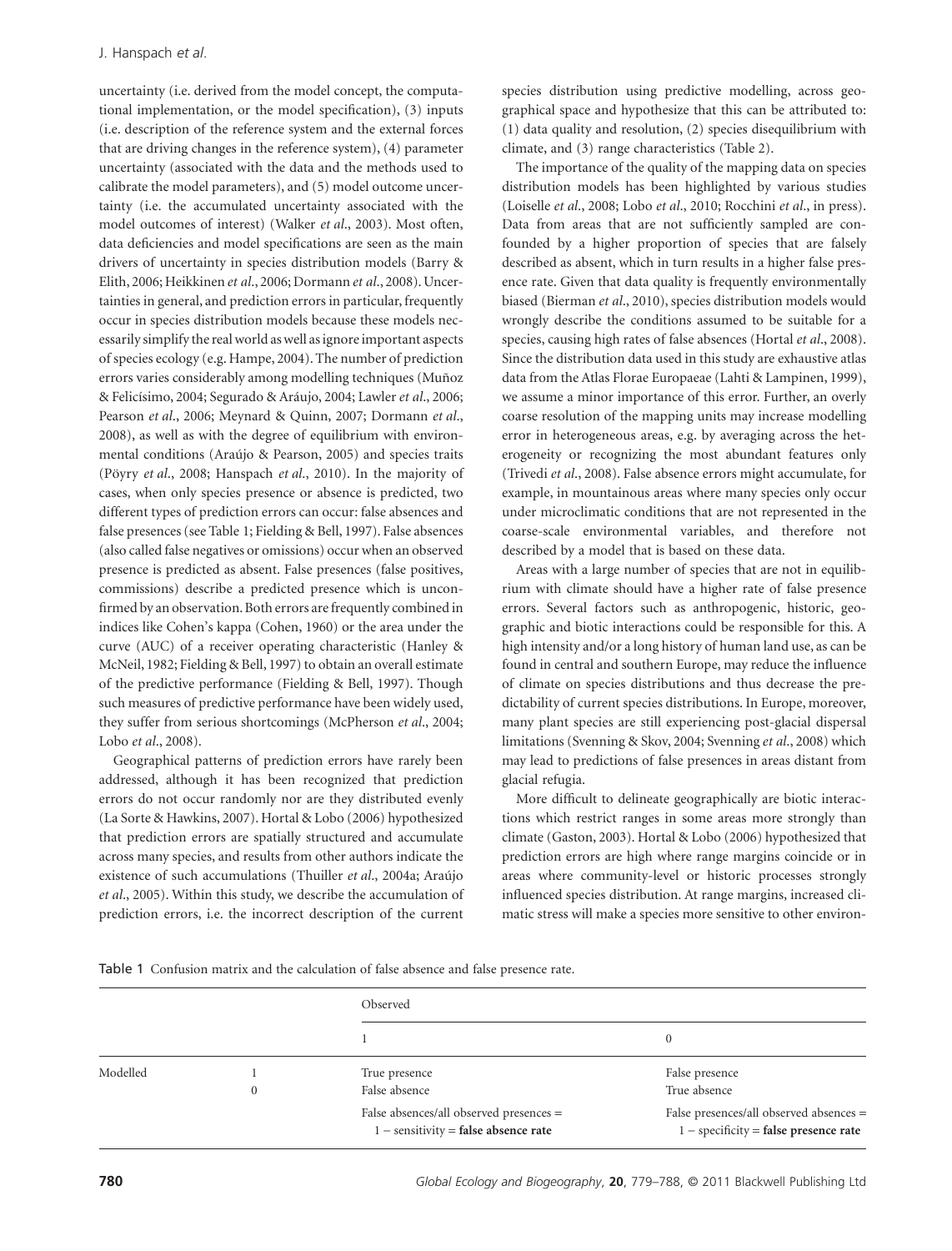Table 2 Potential sources of prediction errors for species distribution models using generalized linear models and their hypothesized influence on predictive performance in a grid cell. An increase or decrease of the error rate (FA, false absence rate; FP, false presence rate) according to a certain hypothesis is indicated by a plus or minus sign. The rightmost column gives the variables that were used within this study to test the corresponding hypothesis.

| Source of error                                                                                                                                                                                                                                                                                                                                                                                                          | <b>FA</b>       | FP     | Analysed variable        |
|--------------------------------------------------------------------------------------------------------------------------------------------------------------------------------------------------------------------------------------------------------------------------------------------------------------------------------------------------------------------------------------------------------------------------|-----------------|--------|--------------------------|
| Data quality and resolution                                                                                                                                                                                                                                                                                                                                                                                              |                 |        |                          |
| Environmental bias and incomplete description of the environmental response of<br>a species (Hortal et al., 2008)                                                                                                                                                                                                                                                                                                        | $\! + \!\!\!\!$ |        |                          |
| Mean climatic values do not resemble the conditions experienced, e.g. envelopes in<br>mountainous areas are biased towards warmer conditions (Trivedi et al., 2008)                                                                                                                                                                                                                                                      | $+$             |        | Altitudinal range        |
| Species are not detected due to low sampling effort (Anderson, 2003; Gu &<br>Swihart, 2004)                                                                                                                                                                                                                                                                                                                              |                 | $+$    |                          |
| Disequilibrium                                                                                                                                                                                                                                                                                                                                                                                                           |                 |        |                          |
| Lack of habitat (habitats not widely distributed, e.g. saline habitats, habitats<br>disturbed by human land use), historical extinctions (e.g. due to recent fires, or                                                                                                                                                                                                                                                   |                 | $^{+}$ | Human land-use intensity |
| other stochastic incidents), impeded colonization due to historical and<br>geographical (dispersal and dispersal barriers, distance to glacial refuges; Svenning<br>et al., 2008) or biotic factors (biotic interactions; Brown et al., 1996; Schweiger                                                                                                                                                                  |                 |        |                          |
| et al., 2008)                                                                                                                                                                                                                                                                                                                                                                                                            |                 |        |                          |
| Range characteristics                                                                                                                                                                                                                                                                                                                                                                                                    |                 |        |                          |
| Local adaptation in widespread species may lead to overestimation of the niche<br>(Stockwell & Peterson, 2002)                                                                                                                                                                                                                                                                                                           |                 | $+$    | Relative occurrence area |
| Absences close to suitable climatic conditions in the environmental space (large<br>ranging species) reduce the predicted ranges size and increase the probability to<br>include false absences in the data. Absences far from climatic suitable conditions<br>(small ranging species) generate predictions close to potential distribution and<br>increase the probability of making false presence errors (Lobo, 2008) | $+$             |        | Relative occurrence area |
| Range edge: higher environmental stress makes species sensitive, e.g. biotic<br>interactions (Brown et al., 1996)                                                                                                                                                                                                                                                                                                        |                 | $^{+}$ | Range edge rate          |
| Due to the shape of the logistic regression curve and the need to set a threshold to<br>convert probabilities into presence/absence, we expect the largest uncertainties<br>where the modelled probability of occurrence changes from low to high, i.e. at the<br>modelled range edges                                                                                                                                   | $^{+}$          | $+$    | Range edge rate          |

mental factors, e.g. competition (Brown *et al*., 1996), and the potential climatic niche may not be fully occupied, leading to the prediction of false presences (Araújo *et al*., 2005). Additionally, we expect a higher rate of prediction error at range margins since the applied modelling algorithm (generalized linear models, GLMs) rather smoothly describes species responses to the environment, leading to an unspecific increase of both false absence and false presence errors in areas with many range margins. Furthermore, characteristics of species ranges may influence patterns of predictive performance both as a statistical artefact (Thuiller *et al*., 2004b) and/or as an effect of species ecology (Stockwell & Peterson, 2002).

So far, a comprehensive study on the possible accumulation of prediction errors and its determinants is lacking, although an aggregation of prediction errors has important conservation implications (Hortal & Lobo, 2006). Here, we analyse the geographical patterns of false presence and false absence rates across Europe based on more than 1000 plant species distribution models. The results are used to test the hypotheses derived from previous studies (see above, summarized in Table 2). We explain such observed prediction errors by the spatial characteristics of mapping units and the respective species.

## **METHODS**

## **Species distribution models**

Species distribution data for vascular plants were obtained from the Atlas Florae Europaeae database (AFE), maintained by the Botanical Museum, University of Helsinki, Finland at a resolution of  $50 \times 50$  km (Lahti & Lampinen, 1999). We used 2219 cells of the AFE grid covering Europe (Fig. 1) for species distribution modelling. Species with fewer than 50 presences were excluded to allow reliable modelling. Monthly, interpolated climate data (Mitchell *et al.*, 2004) at a 10' × 10' grid resolution, were averaged for the period 1961–90 and aggregated to the AFE grid resolution. We derived a set of 17 standard climatic variables which are commonly used to explain large-scale patterns of species distribution (see Appendix S1 in Supporting Information).

Species distribution models were developed for 1065 plant species using GLMs with a binomial error distribution and a logit link function (logistic regression models). To avoid collinearity among the explanatory variables, we performed a principal components analysis with all standardized climatic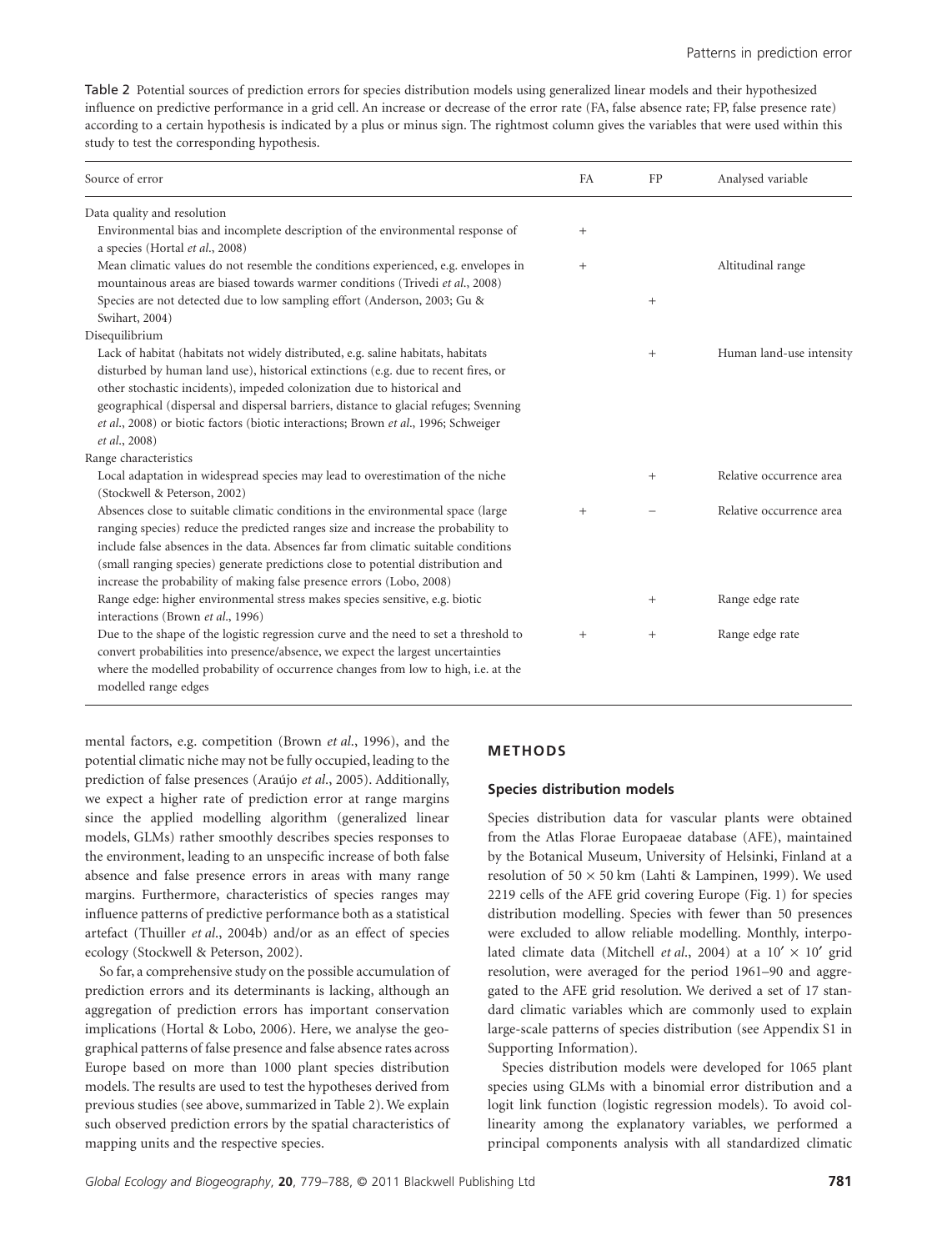J. Hanspach *et al*.



Figure 1 Spatial distribution of (a) false absence rates and (b) false presence rates in Europe (Lambert azimuthal equal area projection) based on of 1065 plant species distribution models using the grid cells of Atlas Florae Europaeae (2714 cells of nearly 50  $\times$  50 km; see Table 1 for calculation).

variables. The first three principal components (explained variance 79.3%) were included as independent variables in the models. We included second-order polynomials to allow for curvilinear effects. We simplified the models by applying an automated model backward selection that minimized the Bayesian information criterion (BIC), to avoid overfitting.

Prevalence of the data, i.e. the proportion of the number of presences to the number of presences and absences, has been shown to have important effects on the measure of the performance of species distribution models and the selection of the threshold used to convert probability into absences and presences (Jiménez-Valverde *et al*., 2009). When comparing the performance of different models, prevalence should be kept constant at an intermediate level (McPherson *et al*., 2004; Liu *et al*., 2005). Thus, for each plant species, we randomly sampled our data points retaining a constant prevalence of 0.5. We used all presences and sampled the same number of absences if the number of presences was lower than the absences per species, and vice versa. Sampling of data points and subsequent modelling using these points was repeated 1000 times. We calculated the average of the derived model estimates and weighted them by the BIC of the model, i.e. estimates of models with a lower fit were down-weighted. Using the averaged estimates, we predicted the probabilities of occurrence for each grid cell within the study area, i.e. model validation was performed with the same grid cells that were used for model calibration. We converted the predicted probabilities into presence/absence data by using the pre-defined prevalence of 0.5 (Liu *et al*., 2005) as a threshold and obtained false absences and false presences for each grid cell and each species by comparisons with the actual observations.

## **Analysis of prediction errors**

To quantify the rate of prediction errors, we overlaid all modelled species distribution maps and counted the number of true presences, true absences, false presences and false absences per grid cell. We calculated the false absence rate as the number of false absences over the number of all observed presences and the false presence rate as the number of false presences over the number of all observed absences per grid cell (see Table 1). We examined the relationship between error rates (log transformed to normalize data) using linear models with a set of explanatory variables, namely the intensity of human land use, altitudinal range and species range properties (Table 2; for maps of explanatory variables see Appendix S2). The intensity of human land use was measured as human appropriation of net primary productivity (%) and we calculated mean values for each grid cell (Haberl *et al*., 2007). To estimate orographical heterogeneity within a grid cell, we calculated the altitudinal range in metres from a digital elevation model with a resolution of approximately 90 m (CIAT, 2004). Mean relative occurrence area per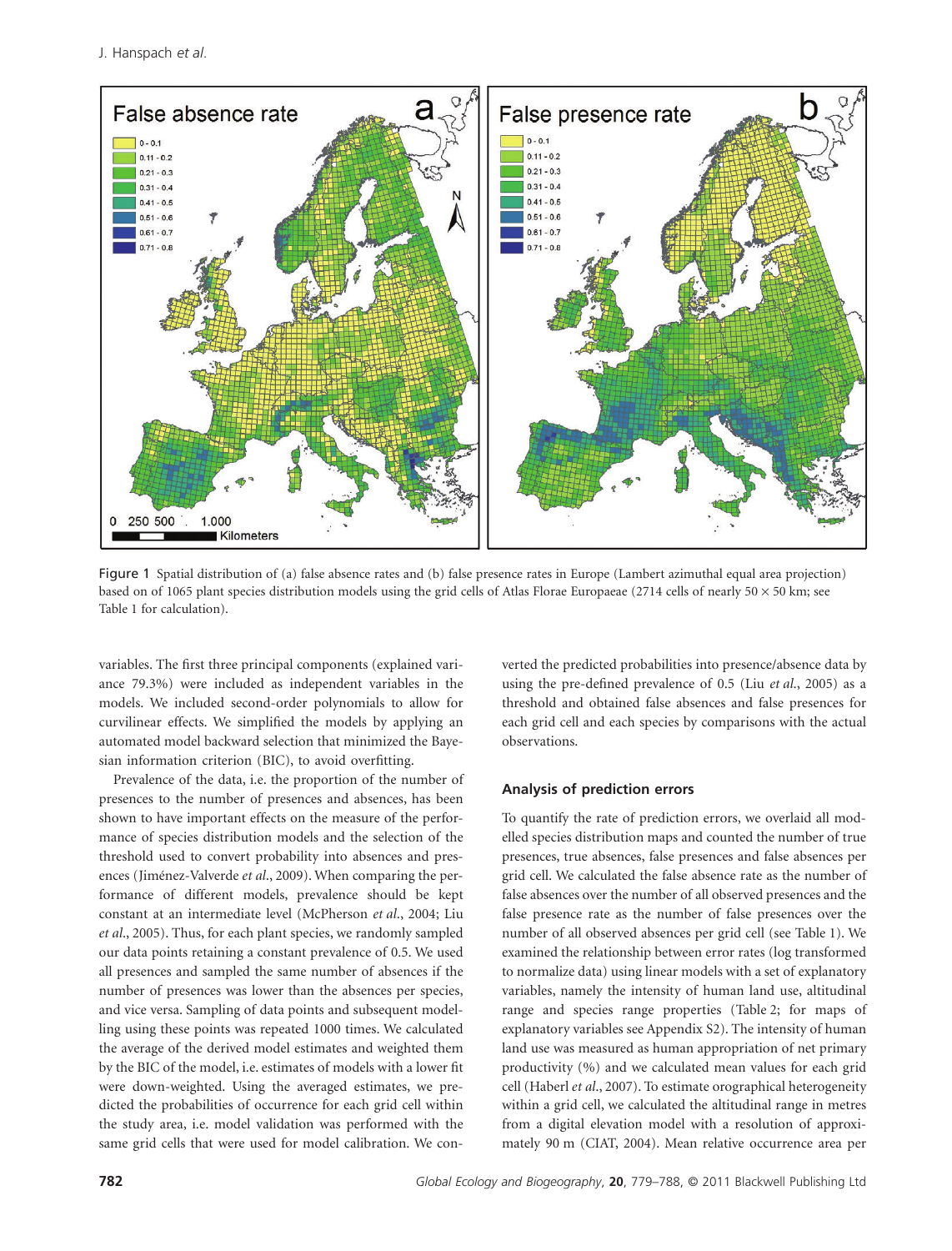grid cell was calculated as the mean of the relative occurrence area of all species occurring within a grid cell. Species-specific relative occurrence area was calculated as the sum of observed presences divided by the number of all grid cells within the study area (Lobo *et al*., 2008). Large values of mean relative occurrence area indicate that most species in the gird cell have predominantly large ranges, and vice versa. We also calculated how many species have their range edge in a grid cell, which we will refer to as the 'range edge rate'. The range edge is represented by both occupied and unoccupied grid cells. Therefore, a cell was regarded to mark an edge of a species' range when at least a third of the neighbouring cells (first-order lateral and diagonal) were absences (when a species is present in the cell of interest) or presences (when a species is absent in the cell of interest).

To account for spatial autocorrelation in model residuals, we applied simultaneous autoregressive models (spatial error model using up to eight nearest neighbours if available; Bivand, 2009). We performed a hierarchical variance partitioning (Mac Nally, 1996; Walsh & Mac Nally, 2008) to obtain the independent effects of the explanatory variables. As a coefficient of determination, we calculated the squared Pearson correlation coefficient between the original and fitted values of the false absence and false presence rates separately for the non-spatial term and the spatial term (pseudo R<sup>2</sup>; Kissling & Carl, 2008). All statistical analyses were performed in the R environment (R Development Core Team, 2008).

# **RESULTS**

## **Geographical patterns of prediction errors**

Modelling and validation of the 1065 species distribution models resulted in a species-specific false absence rate of 0.12  $\pm$ 0.06 (mean  $\pm$  standard deviation), and a species-specific false presence rate of 0.23  $\pm$  0.09. The aggregation of error rates across species yielded a grid-cell-specific false absence rate of 0.16  $\pm$  0.12 and grid-cell-specific false presence rate of 0.22  $\pm$ 0.13. In 60% of the grid cells, the false presence rates exceeded the false absence rates. We found a strong geographical pattern of prediction errors. False absence rates were high in central Spain, the Alps and parts of south-eastern Europe, while they were low in western, central and eastern Europe (Fig. 1a). False presence rates were high in northern Spain, France, Italy and south-eastern Europe, while low values occurred in northern Europe (Fig. 1b).

#### **Explanatory models of prediction errors**

The false absence rates were explained by all explanatory variables (Table 3). The independent effects of range edge rate and intensity of human land use most strongly contributed to the explanation of variance (Fig. 2). False absence rates were high when range edge rate and land-use intensity were high (Table 3).

The false presence rates were also explained by all explanatory variables (Table 3), the most important variables being relative Table 3 Result of the simultaneous autoregressive model of the false absence rate (pseudo  $R^2$  of the non-spatial term = 0.04, pseudo  $R^2$  of the spatial term = 0.71) and false presence rate (pseudo  $R^2$  of the non-spatial term = 0.13, pseudo  $R^2$  of the spatial term = 0.85) of 1065 plant species distribution models across Europe (response variables were log-transformed and explanatory variables standardized prior to analysis).

|                          | Estimate | Standard error | P-value |
|--------------------------|----------|----------------|---------|
| False absence rate       |          |                |         |
| Intercept                | $-1.7$   | 0.05           | < 0.001 |
| Altitudinal range        | $-0.053$ | 0.01           | < 0.001 |
| Human land-use intensity | 0.085    | 0.01           | < 0.001 |
| Range edge rate          | 0.046    | 0.01           | < 0.001 |
| Relative occurrence area | $-0.081$ | 0.02           | < 0.001 |
| False presence rate      |          |                |         |
| Intercept                | $-1.2$   | 0.06           | < 0.001 |
| Altitudinal range        | 0.041    | 0.01           | < 0.001 |
| Human land-use intensity | $-0.018$ | 0.01           | < 0.05  |
| Range edge rate          | 0.031    | 0.003          | < 0.001 |
| Relative occurrence area | 0.18     | 0.01           | < 0.001 |

occurrence area and range edge rate (Fig. 2). Both variables were positively associated with the false presence rates.

# **DISCUSSION**

Several recent studies have provided information about uncertainties for species distribution analysis concerning methodological issues, species and species traits (see, e.g., Elith & Graham, 2009). In our study, we identified geographical patterns of grid-cell-specific prediction errors. We argue that the problems associated with the spatial pattern of prediction errors in the analysis of the current distribution of species are fundamental, and one should be cautious when potential future distributions are predicted with species distribution models. Simply calculating validation values per species (AUC, kappa) conceals the spatial variability of predictive performance and valuable information on the reliability of the model outcome is lost (Lobo *et al*., 2008). Further, depending on the inferences made from a study, the focus may lie more strongly in reducing one or the other type of error: a low false absence rate may be more desirable for studies prioritizing areas for conservation, while studies trying to identify sites where a species may be found demand a low proportion of false presences (Fielding & Bell, 1997).

## **False absence rates**

The most important factor influencing false absence rates was range edge rate. In grid cells where range edges accumulate, the false absence rates were high. At range margins, several factors may lead to such a type of bias. For instance, lower species abundance at the margins can lead to a lower detectability and thus to wrong absences in the observational data. Also, several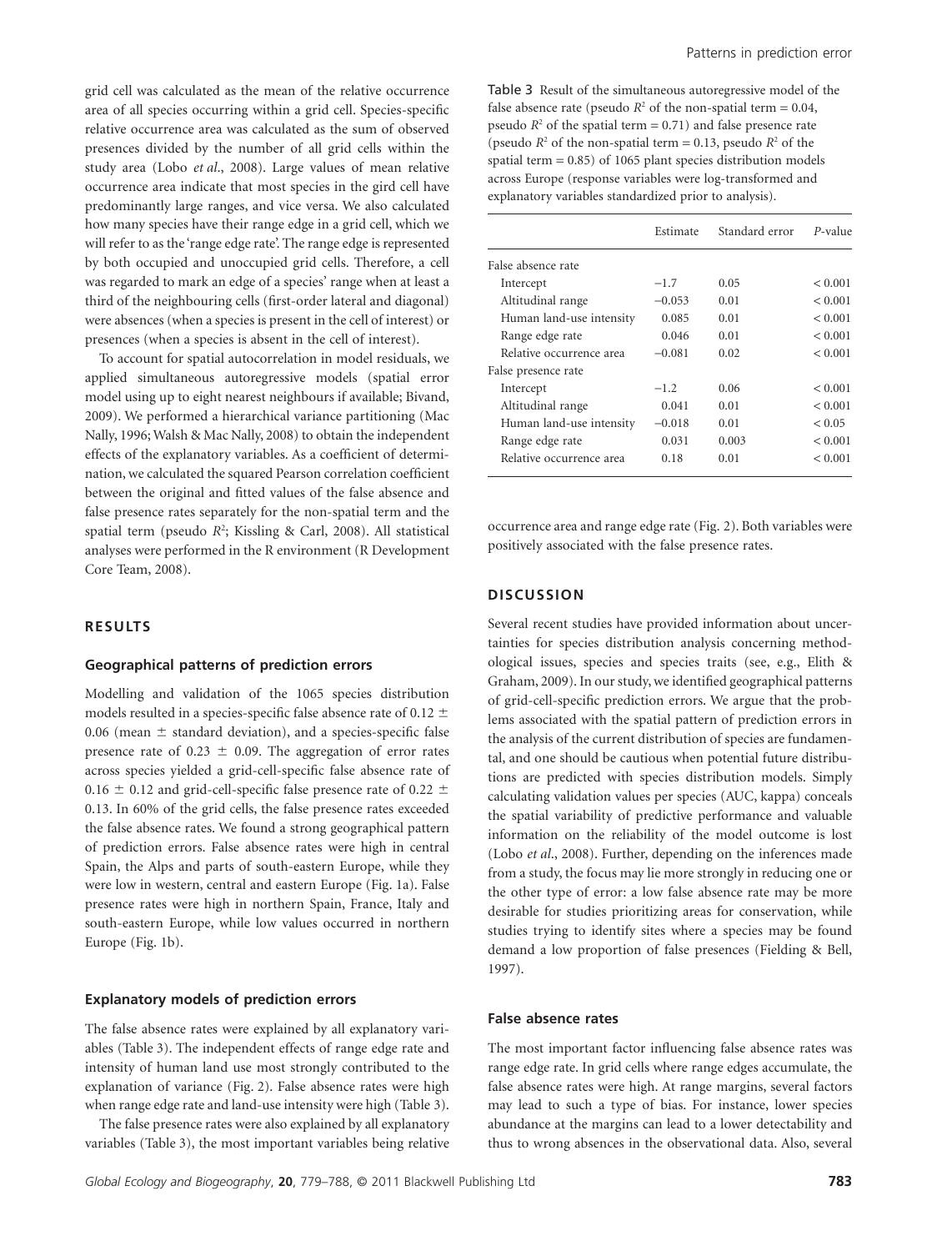

Figure 2 Hierarchical partitioning of the simultaneous autoregressive models for false absence rates and false presence rates across Europe based on 1065 plant species distribution models. The bar length and the numbers beside each bar give the independent effect in per cent. Direction of the bars (positive/negative) indicates a positive or negative association of each variable with the error rates (see estimates in Table 3).

additional factors, such as biotic interactions (Brown *et al*., 1996; Schweiger *et al*., in press), which may overshadow the limiting effects of climate under particular circumstances, may lead to geographically varying disequilibrium of a species with climate. This is of particular relevance for the applied modelling technique of GLMs. Within a GLM specified to model presence/ absence data, a linear function is fitted that translates the presences and absences to occurrence probabilities defined by one or more environmental variables. Such a GLM equally weights the influence of presences and absences on the model parameters and the linear character of the function smoothes the response of species to the environment. Consequently, the very general description of the species response may lack precision where probabilities of occurrence change from low to high, i.e. at the range margins. How this translates to prediction errors depends on the frequency of 'wrong' observed absences (under the assumption that all observed presences are right). If they dominate at range margins, a GLM based on climate variables will underestimate the species range and the few 'true' observed presences will not be modelled as such, leading to an increased false absence rate as we have observed. However, in the opposite case, when the 'wrong' absences are in the minority, they will be modelled as presences resulting in a high false presence rate (see below).

The second grid cell characteristic connected to species range properties, the mean relative occurrence area, was also very important. Relative occurrence area has been repeatedly shown to influence prediction errors with ambiguous results (Fielding & Haworth, 1995; Araújo & Williams, 2000; Manel *et al*., 2001; Elith *et al*., 2002; Stockwell & Peterson, 2002). While the hypothesis that false absence rates are higher when many large-ranging species are present (Lobo, 2008) could not be confirmed, our results support opposite findings by Manel *et al*. (2001). In areas where large-ranging species dominate, i.e. in northern and eastern Europe (see also Appendix S2), their presences were modelled well. However, a high false absence rate in areas where small-ranged species dominate, i.e. in southern Europe, indicates that the presences of such species were modelled quite poorly.

The influence of the land-use intensity on the error rates did not follow our expectations. Intensive human land use is usually thought to negatively affect biodiversity, leading to a decreased false absence rate and increased false presence rate (Roy *et al*., 1999). The positive effect of land-use intensity on false absence rates therefore seems counterintuitive. It is possible that moderate transformation of natural habitats may lead to increased heterogeneity on a landscape scale, thus harbouring more species and leading to increased false absence rates.

Furthermore, the expected influence of altitudinal range within a grid cell could not be confirmed. Although large altitudinal ranges have been shown to be an important source of uncertainty (Trivedi *et al*., 2008; Randin *et al*., 2009), we did not find strong support for an increase of false absences with increasing environmental heterogeneity (Luoto & Heikkinen, 2008). False absence rates were high in the Alps where altitudinal range is largest (see Appendix S3), but not in other mountainous areas of Europe (e.g. the Pyrenees, the Carpathians).

## **False presence rates**

The most important variables describing false presence rates were the two range-specific grid cell characteristics, relative occurrence area and range edge rate, while the impact of the abiotic characteristics, altitudinal range and land-use intensity, were negligible. The strong positive effect of relative occurrence area on false presence rates follows our hypothesis that within grid cells with many large-ranging species, the probability of making false presence errors is higher (Stockwell & Peterson, 2002). Combined with the false absence errors, this means that in areas where large-ranging species dominate, too many species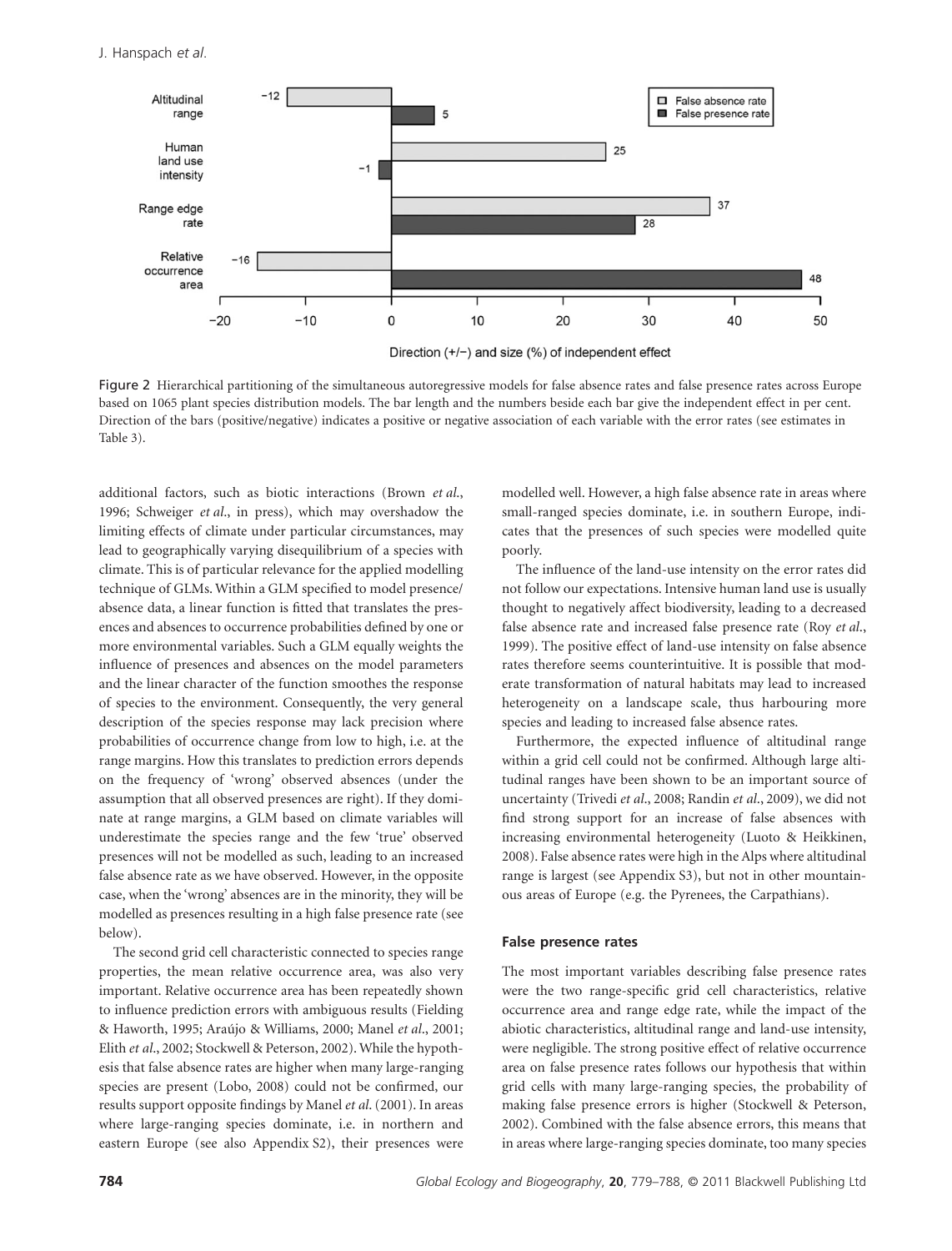are predicted, thus increasing false presence rates and decreasing false absence rates. The contrary applies to areas in which smallranged species dominate. Here, too few species are predicted, resulting in low false presence rates but high false absence rates.

Also, the positive association of range edge rate with false absence rates follows our expectations and hints at the importance of modelling technique for predictive performance. Our results show that range edge rate similarly well explains both false presence and false absence rates. This means that our models erratically over- or under-estimated the species ranges at their margins, probably depending on the species-specific data quality and (dis-)equilibrium with climate (see above). Areas in southern Europe (see Appendix S2) are particularly prone to such errors.

#### **Alternative hypotheses**

Acknowledging the large proportion of variance that was explained only by the spatial term of the simultaneous autoregressive models (Appendix S3), we present five alternative hypotheses that might be responsible for the variation of prediction errors. First, biotic interactions (e.g. competition, facilitation, herbivory/predation) restrict ranges in some areas more strongly than climate (Schweiger *et al*., in press). While the cool range margins are thought to be predominantly controlled by climate, southern and western range margins (warm margins) may be shaped by biotic interactions (Brown *et al*., 1996), potentially leading to high prediction errors in warmer areas where such margins accumulate. Though we could not directly test this hypothesis, we found some indication for it, as false presence rates increased with mean annual temperature (Pearson correlation with log-transformed false presence rate: 0.68). In addition, the high species richness in southern Europe may also lead to higher competition among species and thus to higher false presence rates in the south. Second, the abundance of vicarious species, i.e. closely related species with similar ecological requirements replacing each other in space, e.g. in the Mediterranean, may decrease predictive performance. Ranges of such species are more strongly determined by environmental barriers and dispersal limitation (Médail & Verlaque, 1997; Farnsworth, 2007; Krauss *et al*., 2010). Third, we assume that current species distributions might be influenced considerably by past landuse patterns (Motzkin *et al*., 1999; Donohue *et al*., 2000). For instance, the high false presence rate in the Mediterranean is a likely consequence of the long land-use history in this area. Fourth, another source of prediction errors may be the differing qualities of mapping in Europe (Mahecha & Schmidtlein, 2008). Lower sampling intensities in southern and eastern Europe may lead to increased error rates in these areas. The patterns of the spatial component of model residuals give an indication of this source of errors (Appendix S3). Lastly, Thuiller *et al*. (2004a) found that a truncation of species distribution data and environmental space used for model calibration leads to an overestimation of species probabilities of occurrence. We assume that cells in areas were distribution data are truncated for many species, e.g. in the Mediterranean, where many species extend to northern Africa, are characterized by higher error rates.

Though we cannot test these hypotheses, we hope that it may help to guide future research on the topic in order to gain further understanding of variation of predictive performance in space.

# **CONCLUSIONS**

Geographical patterns in prediction errors of species distribution models exist and should be taken into account, since species ranges are shaped by a multitude of factors (Gaston, 2003) as are the prediction errors. In general, results from species distribution models may be less (or more) reliable than measures of predictive performances per species suggest. Thus, we suggest that models of actual species distributions or species numbers as well as future projections should be accompanied by a measure of uncertainty in space (Rocchini *et al*., in press).

## **ACKNOWLEDGEMENTS**

J.H. and S.P. were funded by the Federal Agency for Nature Conservation (FKZ 80682270, FKZ 80581001). O.S. acknowledges support of European Commission Framework Programme (FP) 7 via the Collaborative Project STEP (grant 244090 – STEP – CP – FP). Climate data were provided through the Integrated Project 'ALARM' funded by the European Commission FP6 (GOCE-CT-2003-506675, Settele *et al*., 2005). We acknowledge helpful comments from Joaquín Hortal and two anonymous referees and are grateful to Karen Stagoll who improved the English of the manuscript.

# **REFERENCES**

- Anderson, R.P. (2003) Real vs. artefactual absences in species distributions: tests for *Oryzomys albigularis* (Rodentia : Muridae) in Venezuela. *Journal of Biogeography*, **30**, 591–605.
- Araújo, M.B. & Pearson, R.G. (2005) Equilibrium of species' distributions with climate. *Ecography*, **28**, 693–695.
- Araújo, M.B. & Williams, P.H. (2000) Selecting areas for species persistence using occurrence data. *Biological Conservation*, **96**, 331–345.
- Araújo, M.B., Thuiller, W., Williams, P.H. & Reginster, I. (2005) Downscaling European species atlas distributions to a finer resolution: implications for conservation planning. *Global Ecology and Biogeography*, **14**, 17–30.
- Barry, S. & Elith, J. (2006) Error and uncertainty in habitat models. *Journal of Applied Ecology*, **43**, 413–423.
- Bierman, S.M., Butler, A., Marion, G. & Kühn, I. (2010) Bayesian image restoration models for combining expert knowledge on recording activity with species distribution data. *Ecography*, **33**, 451–460.
- Bivand, R. (2009) *spdep: spatial dependence: weighting schemes, statistics and models*. R package version 0.4-34. Available at: http://cran.r-project.org/web/packages/spdep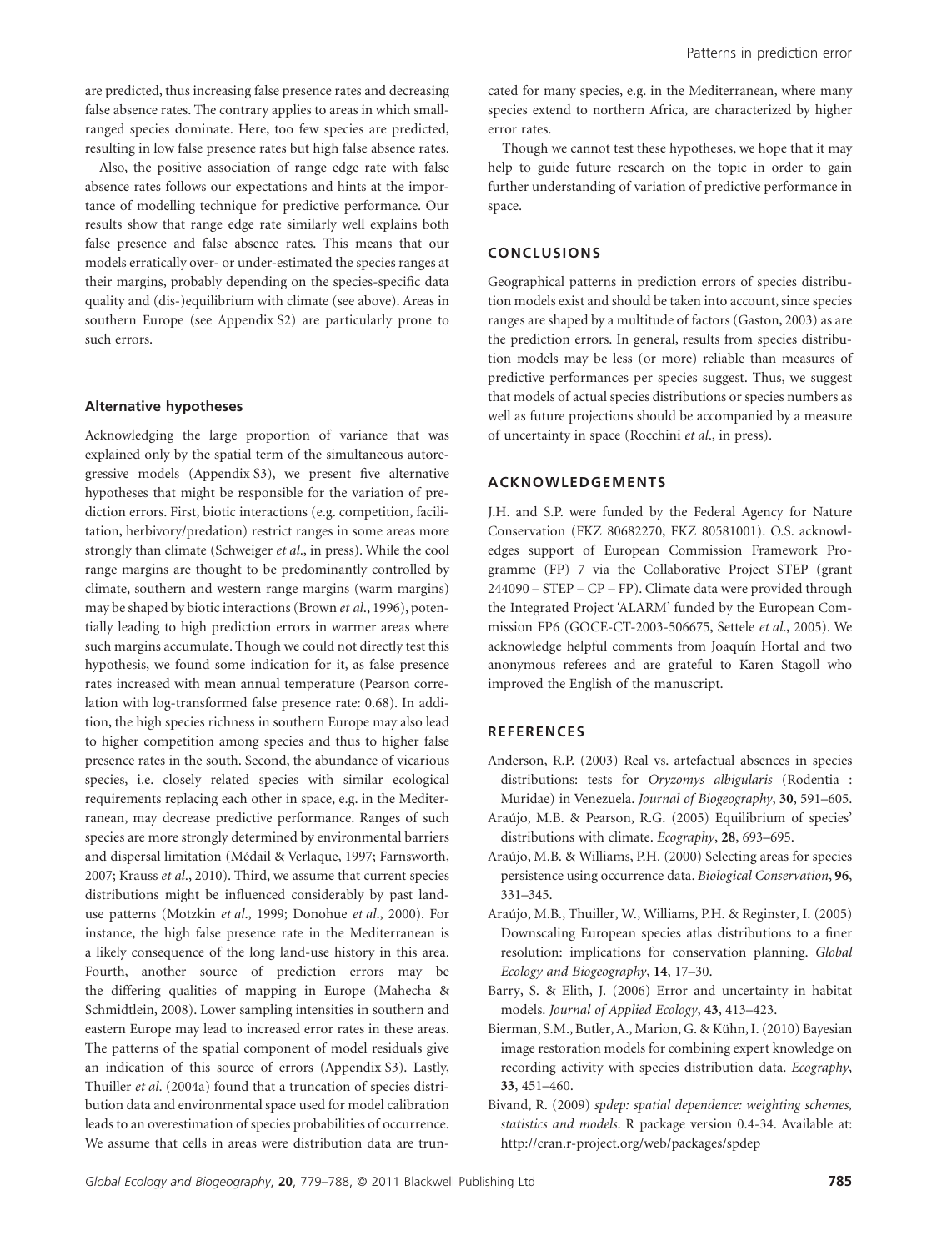Brown, J.H., Stevens, G.C. & Kaufman, D.M. (1996) The geographic range: size, shape, boundaries, and internal structure. *Annual Review of Ecology and Systematics*, **27**, 597–623.

CIAT (2004) *Void-filled seamless SRTM data V1*. International Centre for Tropical Agriculture, available at the CGIAR-CSI SRTM 90m Database: http://srtm.csi.cgiar.org (accessed 21 May 2007).

Cohen, J. (1960) A coefficient of agreement for nominal scales. *Educational and Psychological Measurement*, **20**, 37–46.

Donohue, K., Foster, D.R. & Motzkin, G. (2000) Effects of the past and the present on species distribution: land-use history and demography of wintergreen. *Journal of Ecology*, **88**, 303– 316.

Dormann, C.F., Purschke, O., García-Márquez, J.R., Lautenbach, S. & Schröder, B. (2008) Components of uncertainty in species distribution analysis: a case study of the great grey shrike. *Ecology*, **89**, 3371–3386.

Elith, J. & Graham, C.H. (2009) Do they? How do they? Why do they differ? On finding reasons for differing performances of species distribution models. *Ecography*, **32**, 66–77.

Elith, J., Burgman, M.A. & Regan, H.M. (2002) Mapping epistemic uncertainties and vague concepts in predictions of species distribution. *Ecological Modelling*, **157**, 313–329.

Farnsworth, E.J. (2007) Plant life history traits of rare versus frequent plant taxa of sandplains: implications for research and management trials. *Biological Conservation*, **136**, 44– 52.

Fielding, A.H. & Bell, J.F. (1997) A review of methods for the assessment of prediction errors in conservation presence/ absence models. *Environmental Conservation*, **24**, 38–49.

Fielding, A.H. & Haworth, P.F. (1995) Testing the generality of bird-habitat models. *Conservation Biology*, **9**, 1466–1481.

Gaston, K.J. (2003) *The structure and dynamics of geographic ranges*. Oxford University Press, Oxford.

Gu, W.D. & Swihart, R.K. (2004) Absent or undetected? Effects of non-detection of species occurrence on wildlife-habitat models. *Biological Conservation*, **116**, 195–203.

Guisan, A. & Zimmermann, N.E. (2000) Predictive habitat distribution models in ecology. *Ecological Modelling*, **135**, 147– 186.

Haberl, H., Erb, K.H., Krausmann, F., Gaube, V., Bondeau, A., Plutzar, C., Gingrich, S., Lucht, W. & Fischer-Kowalski, M. (2007) Quantifying and mapping the human appropriation of net primary production in earth's terrestrial ecosystems. *Proceedings of the National Academy of Sciences USA*, **104**, 12942– 12947.

Hampe, A. (2004) Bioclimate envelope models: what they detect and what they hide. *Global Ecology and Biogeography*, **13**, 469– 471.

Hanley, J.A. & McNeil, B.J. (1982) The meaning and use of the area under the receiver operating characteristic (ROC) curve. *Radiology*, **143**, 29–36.

Hanspach, J., Kühn, I., Pompe, S. & Klotz, S. (2010) Predictive performance of species distribution models depends on species traits. *Perspectives in Plant Ecology, Evolution and Systematics*, **12**, 219–225.

Heikkinen, R.K., Luoto, M., Araújo, M.B., Virkkala, R., Thuiller, W. & Sykes, M.T. (2006) Methods and uncertainties in bioclimatic envelope modelling under climate change. *Progress in Physical Geography*, **30**, 751–777.

Hortal, J. & Lobo, J. (2006) Towards a synecological framework for systematic conservation planning. *Biodiversity Informatics*, **3**, 16–45.

Hortal, J., Jiménez-Valverde, A., Gómez, J.F., Lobo, J.M. & Baselga, A. (2008) Historical bias in biodiversity inventories affects the observed environmental niche of the species. *Oikos*, **117**, 847–858.

Huntley, B., Berry, P.M., Cramer, W. & McDonald, A.P. (1995) Modelling present and potential future ranges of some European higher plants using climate response surfaces. *Journal of Biogeography*, **22**, 967–1001.

Jiménez-Valverde, A., Lobo, J.M. & Hortal, J. (2009) The effect of prevalence and its interaction with sample size on the reliability of species distribution models. *Community Ecology*, **10**, 196–205.

Kissling, D. & Carl, G. (2008) Spatial autocorrelation and the selection of simultaneous autoregressive models. *Global Ecology and Biogeography*, **17**, 59–71.

Krauss, J., Bommarco, R., Guardiola, M., Heikkinen, R.K., Helm, A., Kuussaari, M., Lindborg, R., Öckinger, E., Pärtel, M., Pino, J., Pöyry, J., Raatikainen, K.M., Sang, A., Stefanescu, C., Teder, T., Zobel, M. & Steffan-Dewenter, I. (2010) Habitat fragmentation causes immediate and time-delayed biodiversity loss at different trophic levels. *Ecology Letters*, **13**, 597–605.

La Sorte, F.A. & Hawkins, B.A. (2007) Range maps and species richness patterns: errors of commission and estimates of uncertainty. *Ecography*, **30**, 649–662.

Lahti, T. & Lampinen, R. (1999) From dot maps to bitmaps: Atlas Florae Europaeae goes digital. *Acta Botanica Fennica*, **162**, 5–9.

Lawler, J.J., White, D., Neilson, R.P. & Blaustein, A.R. (2006) Predicting climate-induced range shifts: model differences and model reliability. *Global Change Biology*, **12**, 1568–1584.

Liu, C.R., Berry, P.M., Dawson, T.P. & Pearson, R.G. (2005) Selecting thresholds of occurrence in the prediction of species distributions. *Ecography*, **28**, 385–393.

Lobo, J.M. (2008) More complex distribution models or more representative data? *Biodiversity Informatics*, **5**, 14–19.

Lobo, J.M., Jiménez-Valverde, A. & Real, R. (2008) AUC: a misleading measure of the performance of predictive distribution models. *Global Ecology and Biogeography*, **17**, 145–151.

Lobo, J.M., Jiménez-Valverde, A. & Hortal, J. (2010) The uncertain nature of absences and their importance in species distribution modelling. *Ecography*, **33**, 103–114.

Loiselle, B.A., Jørgensen, P.M., Consiglio, T., Jiménez, I., Blake, J.G., Lohmann, L.G. & Montiel, O.M. (2008) Predicting species distributions from herbarium collections: does climate bias in collection sampling influence model outcomes? *Journal of Biogeography*, **35**, 105–116.

Luoto, M. & Heikkinen, R.K. (2008) Disregarding topographical heterogeneity biases species turnover assessments based on bioclimatic models. *Global Change Biology*, **14**, 483–494.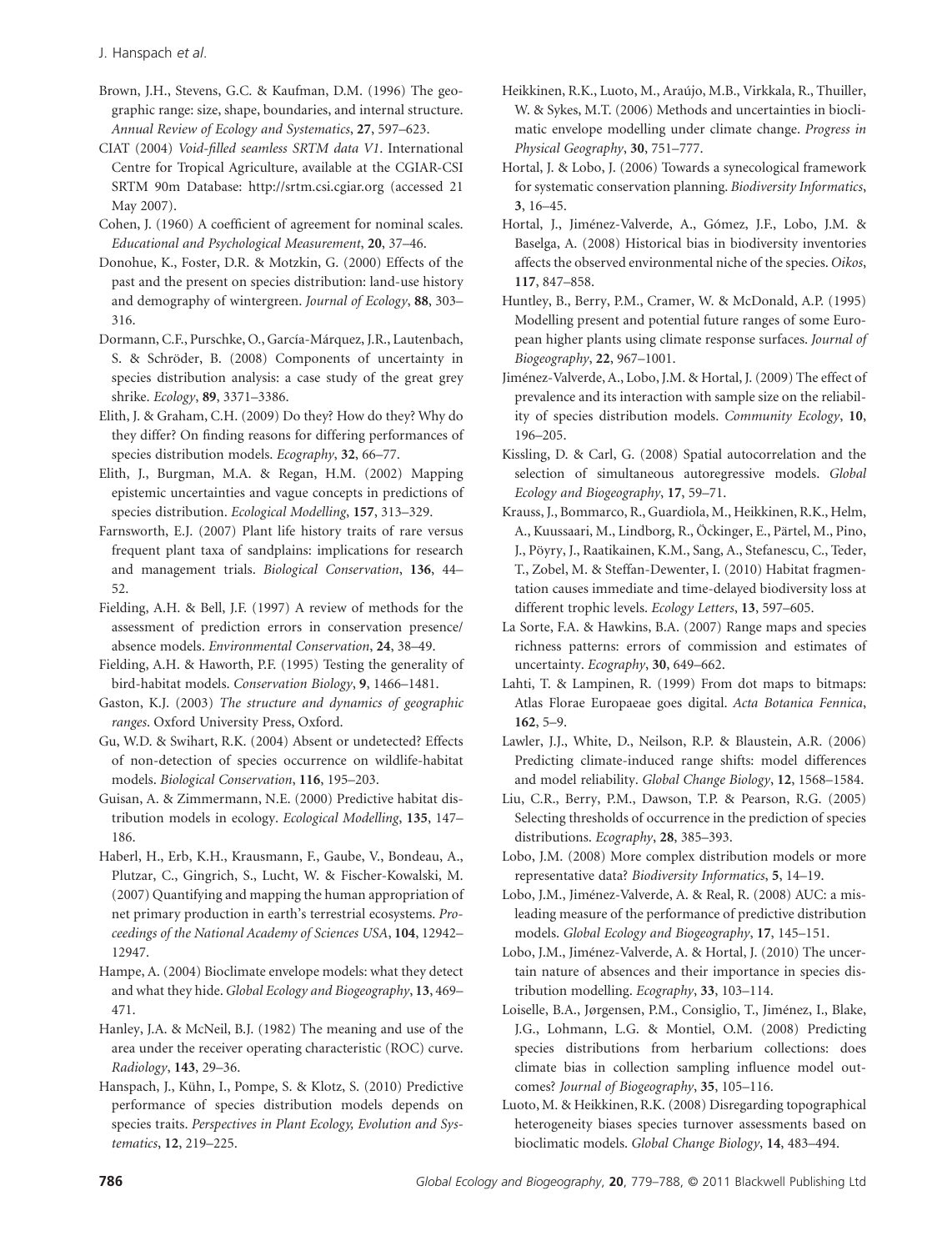Mac Nally, R. (1996) Hierarchical partitioning as an interpretative tool in multivariate inference. *Australian Journal of Ecology*, **21**, 224–228.

McPherson, J.M., Jetz, W. & Rogers, D.J. (2004) The effects of species' range sizes on the accuracy of distribution models: ecological phenomenon or statistical artefact? *Journal of Applied Ecology*, **41**, 811–823.

Mahecha, M.D. & Schmidtlein, S. (2008) Revealing biogeographical patterns by nonlinear ordinations and derived anisotropic spatial filters.*Global Ecology and Biogeography*, **17**, 284–296.

Manel, S., Williams, H.C. & Ormerod, S.J. (2001) Evaluating presence–absence models in ecology: the need to account for prevalence. *Journal of Applied Ecology*, **38**, 921– 931.

Médail, F. & Verlaque, R. (1997) Ecological characteristics and rarity of endemic plants from southeast France and Corsica: implications for biodiversity conservation. *Biological Conservation*, **80**, 269–281.

Meynard, C.N. & Quinn, J.F. (2007) Predicting species distributions: a critical comparison of the most common statistical models using artificial species. *Journal of Biogeography*, **34**, 1455–1469.

Mitchell, T.D., Carter, T.R., Jones, P.D., Hulme, M. & New, M. (2004) *A comprehensive set of high-resolution grids of monthly climate for Europe and the globe: the observed record (1901– 2000) and 16 scenarios (2001–2100).* Tyndall Centre Working Paper 55. Tyndall Centre for Climate Change Research, Norwich, UK.

Motzkin, G., Wilson, P., Foster, D.R. & Allen, A. (1999) Vegetation patterns in heterogeneous landscapes: the importance of history and environment. *Journal of Vegetation Science*, **10**, 903–920.

Muñoz, J. & Felicísimo, A.M. (2004) Comparison of statistical methods commonly used in predictive modelling. *Journal of Vegetation Science*, **15**, 285–292.

Pearson, R.G., Thuiller, W., Araújo, M.B., Martinez-Meyer, E., Brotons, L., McClean, C., Miles, L., Segurado, P., Dawson, T.P. & Lees, D.C. (2006) Model-based uncertainty in species range prediction. *Journal of Biogeography*, **33**, 1704–1711.

Pöyry, J., Luoto, M., Heikkinen, R.K. & Saarinen, K. (2008) Species traits are associated with the quality of bioclimatic models. *Global Ecology and Biogeography*, **17**, 403– 414.

R Development Core Team (2008) *R: a language and environment for statistical computing*. Version 2.8.1. R Foundation for Statistical Computing, Vienna.

Randin, C.F., Engler, R., Normand, S., Zappa, M., Zimmermann, N.E., Pearman, P.B., Vittoz, P., Thuiller, W. & Guisan, A. (2009) Climate change and plant distribution: local models predict high-elevation persistence. *Global Change Biology*, **15**, 1557–1569.

Rocchini, D., Hortal, J., Szabolcs, L., Lobo, J., Jiménez-Valverde, A., Ricotta, C., Bacaro, G. & Chiarucci, A. Accounting for uncertainty when mapping species distributions: the need for maps of ignorance. *Progress in Physical Geography*, (in press). Roy, D.B., Hill, M.O. & Rothery, P. (1999) Effects of urban land cover on the local species pool in Britain. *Ecography*, **22**, 507– 515.

Schweiger, O., Settele, J., Kudrna, O., Klotz, S. & Kühn, I. (2008) Climate change can cause spatial mismatch of trophically interacting species. *Ecology*, **89**, 3472–3479.

Schweiger, O., Heikkinen, R.K., Harpke, A., Hickler, T., Klotz, S., Kudrna, O., Kühn, I., Pöyry, J. & Settele, J. Increasing range mismatching of interacting species under global change is related to species traits. *Global Ecology and Biogeography*, (in press).

Segurado, P. & Aráujo, M.B. (2004) An evaluation of methods for modelling species distributions. *Journal of Biogeography*, **31**, 1555–1568.

Settele, J., Hammen, V., Hulme, P.E. *et al*. (2005) ALARM: assesing large scale environmental risks for biodiversity with tested methods. *GAIA – Ecological Perspectives in Science, Humanities, and Economics*, **14**, 69–72.

Stockwell, D.R.B. & Peterson, A.T. (2002) Effects of sample size on accuracy of species distribution models. *Ecological Modelling*, **148**, 1–13.

Svenning, J.-C. & Skov, F. (2004) Limited filling of the potential range in European tree species. *Ecology Letters*, **7**, 565–573.

Svenning, J.C., Normand, S. & Skov, F. (2008) Postglacial dispersal limitation of widespread forest plant species in nemoral Europe. *Ecography*, **31**, 316–326.

Thuiller, W., Brotons, L., Aráujo, M.B. & Lavorel, S. (2004a) Effects of restricting environmental range of data to project current and future species distributions. *Ecography*, **27**, 165– 172.

Thuiller, W., Araújo, M.B. & Lavorel, S. (2004b) Do we need land-cover data to model species distributions in Europe? *Journal of Biogeography*, **31**, 353–361.

Trivedi, M.R., Berry, P.M., Morecroft, M.D. & Dawson, T.P. (2008) Spatial scale affects bioclimate model projections of climate change impacts on mountain plants. *Global Change Biology*, **14**, 1089–1103.

Walker, W.E., Harremoes, P., Rotmans, J., van der Sluijs, J.P., van Asselt, M.B.A., Janssen, P. & Krayer von Kraus, M.P. (2003) Defining uncertainty: a conceptual basis for uncertainty management in model-based decision support. *Integrated Assessment*, **4**, 5–17.

Walsh, C. & Mac Nally, R. (2008) *hier.part: hierarchichal partitioning*. R package version 1.0-3. Available at: http://cran.rproject.org/web/packages/hier.part

# **SUPPORTING INFORMATION**

Additional Supporting Information may be found in the online version of this article:

**Appendix S1** Climatic variables that were used for species distribution models and their loadings on the first three principal components (PC).

**Appendix S2** Maps of the variables used within the simultaneous autoregressive models to explain false absence rate and